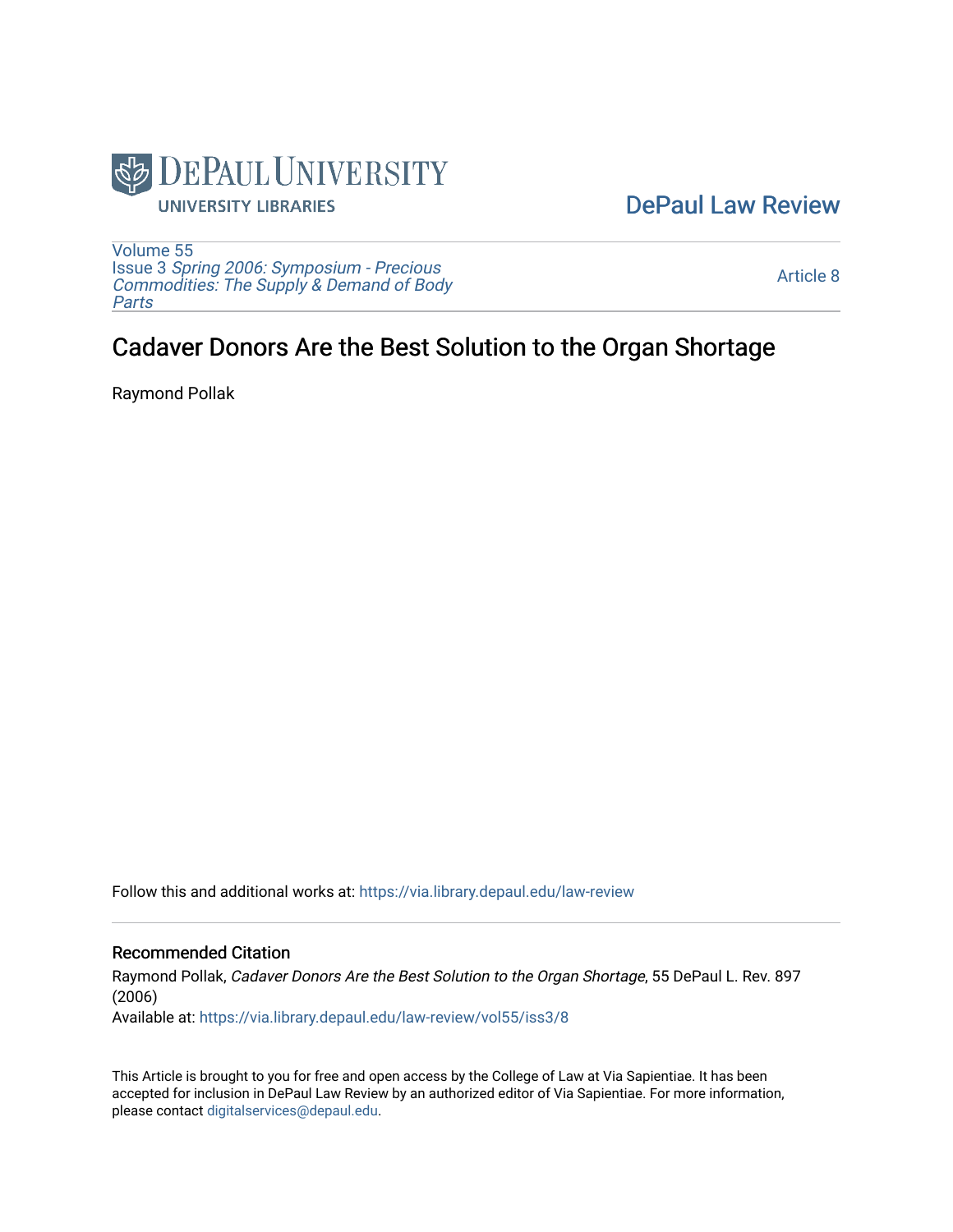### **CADAVER DONORS ARE THE BEST SOLUTION TO THE ORGAN SHORTAGE**

#### *Raymond Pollak\**

Organ transplantation was once an experimental therapy. Today, due to modern immune suppressive drugs, it is an established clinical practice that has caused exponential growth in the waiting list of potential transplant recipients.' This list now numbers over **90,000** in the United States alone.<sup>2</sup>

These drugs have also boosted the demand for organs that are derived from altruistic living and cadaver donors. But living donors cannot fully meet this demand, nor can they provide organs such as the heart. As a result, transplantation must rely on the available pool of medically suitable cadaver donors-donors who are brain dead or have lost their heartbeat.

\* Raymond Pollak, M.D., is the Professor and Surgical Director of the Abdominal Organ Transplant Program at the University of Illinois College of Medicine at Peoria and the OSF Saint Francis Medical Center. He has had a distinguished academic and clinical career in the Department of Surgery at the University of Illinois in Chicago, where he led the multiorgan abdominal transplant program for ten years. Dr. Pollak is a native of the Republic of South Africa and graduated from the University of the Witwatersrand Medical School in Johannesburg. Following a rotating internship and military service, he completed his residency training in general surgery at the University of Illinois Hospitals and Clinics in Chicago. Thereafter, he was a Pilsbury Fellow in the Department of Immunology and went on to train in transplantation surgery at the University of Illinois Hospital and Presbyterian Hospital in Pittsburgh. He was then appointed to the faculty of the University of Illinois College of Medicine in Chicago and was soon promoted to the tenured rank of full Professor of Surgery. Dr. Pollak has published over 150 scholarly works in the field of transplantation and has been the Principal Investigator for a number of industry-sponsored drug trials in transplantation. He has also received substantial funding from the National Institutes of Health for basic science research in transplantation. He has received numerous teaching awards from medical students and surgical residents and has lectured nationally and internationally. Dr. Pollak's leadership in transplantation has been recognized by elected positions to the board of the United Network for Organ Sharing, representing Region 7 as well as the Board of Directors of the Regional Organ Bank of Illinois. He is also a member and officer of important peer-reviewed societies in surgery and transplantation.

*1. See* United Network for Organ Sharing, UNOS Facts and Figures, http://www.unos.org/ Resources/factsheets.asp?fs=5 (last visited Mar. 3, 2006).

<sup>2.</sup> *Id.*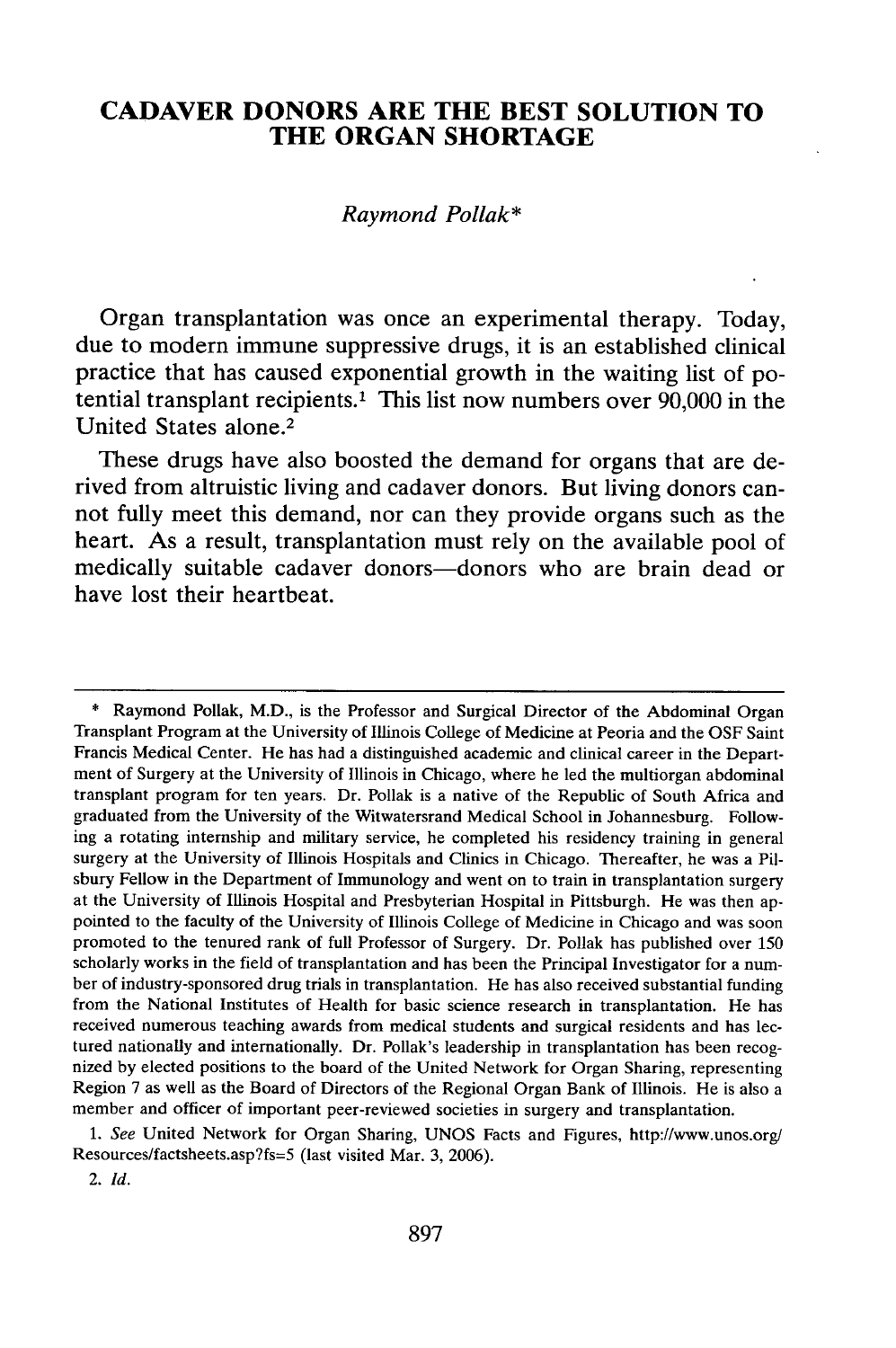Regrettably, there is also a shortage of cadaver organ donors. Family refusal, religious beliefs, superstition, and ignorance contribute to the dearth of cadaver organ donors.<sup>3</sup>

A greater problem, however, is public mistrust. The organ allocation system must satisfy three principles: equity, justice, and utility. These principles, articulated by ethicists such as Arthur Caplan of the University of Pennsylvania, stress that waiting recipients must have an equal chance to receive a donated organ (the principle of equity), that the most deserving patient must have first priority (the principle of justice), and that the best use must be made of the donated "gift of life" (the principle of utility).<sup>4</sup>

When avaricious transplant programs subvert these principles, they damage the overall effort to encourage voluntary organ donation. To paraphrase Dr. Caplan: "Fairness in allocation drives donation."<sup>5</sup>

The failure of altruism alone to encourage greater numbers of both live and cadaver donations has prompted suggestions for governmentfunded incentives. These incentives include payment for the funeral expenses of cadaver donors, waiving donors' income or estate taxes, or awarding them compensation and a medal.<sup>6</sup>

Some have gone further and have advocated a free market approach that treats organs as tradable commodities whose value is set by the laws of supply and demand.7 Despite legal proscriptions against this approach in a number of countries (including the United States),<sup>8</sup> the illicit trade in organs is active in several places.<sup>9</sup> Recent media reports have described organ peddling rings in Israel and South

7. Lloyd R. Cohen, *Increasing the Supply of Transplant Organs: The Virtues of a Futures Market,* 58 GEO. WASH. L. REV. 1 (1989); L.R. Cohen, *A Futures Market in Cadaveric Organs: Would It Work?,* 25 **TRANSPLANTION** PROC. 60, 61 (1995).

8. National Organ Transplantation Act, 42 U.S.C. §§ 273-274e (2000). 42 U.S.C. § 274e begins: "It shall be unlawful for any person to knowingly acquire, receive, or otherwise transfer any human organ for valuable consideration for use in human transplantation if the transfer affects interstate commerce." *Id.* § 274e(a).

*<sup>3.</sup> See generally* **S.** Corlett, *Public Attitudes Toward Human Organ Donation,* 17 **TRANSPLAN-**TION PROC. 103 (6 Supp. 3, 1985); A. K. Gordon et a]., *Surveying Donor Families: A Comparison of Two Organ Procurement Organizations,* 9 CLINICAL TRANSPLANTATION 141 (1995).

*<sup>4.</sup> See generally* A. L. Caplan, *Problems in the Policies and Criteria Used to Allocate Organs for Transplantation in the United States,* 21 TRANSPLANTATION PROC. 3381 (1989).

*<sup>5.</sup> Id.* at 3387.

<sup>6.</sup> Robert Arnold et al., *Financial Incentives for Cadaver Organ Donation: An Ethical Reappraisal,* 73 **TRANSPLANTATION** 1361 (2002); Paul Terasaki, Letter, *A Congressional Gold Medal for Transplant Donors and Families,* 5 AM. J. TRANSPLANTATION 1167 (2005).

<sup>9.</sup> Brian Handwerk, *Organ Shortage Fuels Illicit Trade in Human Parts,* **NAT'L** GEOGRAPHIC ULTIMATE EXPLORER, Jan. 16, 2004, *available at* http://news.nationalgeographic.com/news/2004/ 01/0116\_040116\_EXPLorgantraffic.html.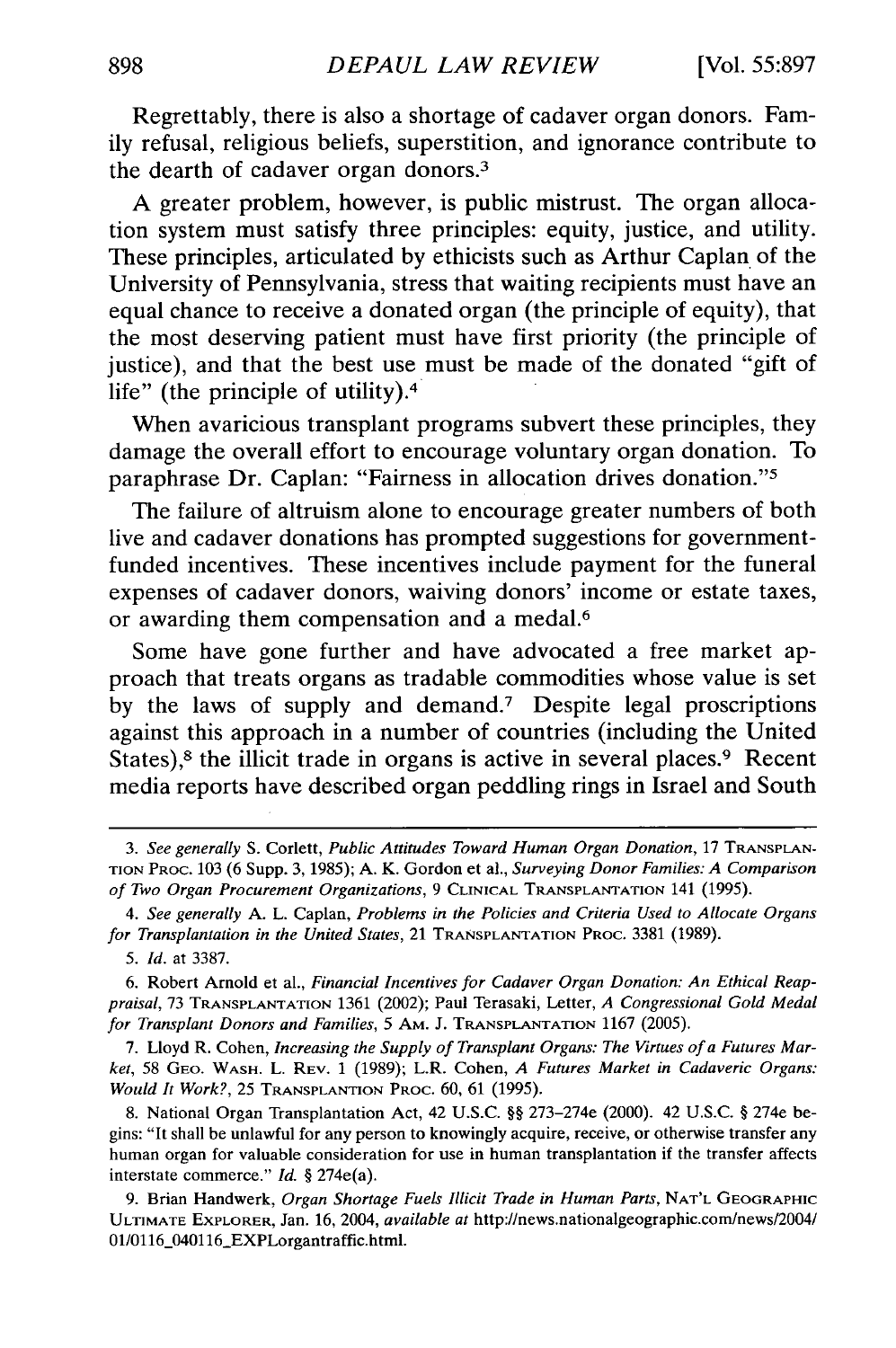Africa that induced poor Romanians and Brazilians, respectively, to sell their kidneys for meager sums.10

Many associations that represent the "transplant community" of healthcare professionals have denounced the buying and selling of organs for profit and have threatened sanctions against their members who engage in these practices.<sup>11</sup> They note that organs are primarily bought from the poor, who have little recourse if they suffer any adverse consequences from the donation.<sup>12</sup>

The often desperate and vulnerable recipients of organs are also victims. They are required to pay exorbitant sums to acquire an organ, with few safeguards as to the bona fides of the surgeons and physicians involved or the quality of the organ to be transplanted.<sup>13</sup> The medical literature is peppered with individual case reports of recipients who acquired a disease or experienced a near fatal outcome from a transplant procedure that involved an organ from a paid donor.<sup>14</sup>

The free market in organs may also encourage criminal activity, providing credence to the oft-quoted myth of innocents being drugged and abducted only to wake up the next morning in a hotel room with a new flank incision and a missing kidney. Worst of all is the ghoulish specter of physicians becoming complicit in these schemes, undermining the public's already fragile trust in the emergency care of seriously injured patients.<sup>15</sup>

What, then, are the potential solutions to the shortage of transplantable organs that will be legal, ethical, and acceptable to the public?

The expansion of voluntary live donor programs is one approach. But critics point out that live donation is the one circumstance in medicine where a human being is subjected to a potentially mortal

12. *Id.*

**<sup>10.</sup>** *Id.; see also* Fred Kockot, *Kidney Scandal: Call for Changes to Law,* **SUNDAY** TRIB., Sept. 25, 2005, *available at* www.sundaytribune.co.za/index.php?Setld=109&fSectionId=160&fArticle Id=2890033.

<sup>11.</sup> *See Commercialisation in Transplantation: The Problems and Some Guidelines for Practice,* 2 **LANCET** 715 (1985).

<sup>13.</sup> Handwerk, *supra* note 9.

<sup>14.</sup> *See, e.g.,* Andis Robeznieks, *Man Who Got Transplant After Ads Dies,* **AM.** MED. **NEWS,** May 16, 2005; A.K. Salahudeen et al., *High Mortality Among Recipients of Bought Living- Unrelated Donor Kidneys,* 336 **LANCET** 725 (1990); T.E. Starzl, *Living Donors: Con,* 19 **TRANSPLAN-TATION** PROC. 174, 174-75 (1987).

*<sup>15.</sup> See generally* Silke V. Haustein & Marty T. Sellers, *Factors Associated With (Un)willingness to Be an Organ Donor: Importance of Public Exposure and Knowledge, 18* **CLINICAL TRANSPLANTATION 193** (2004).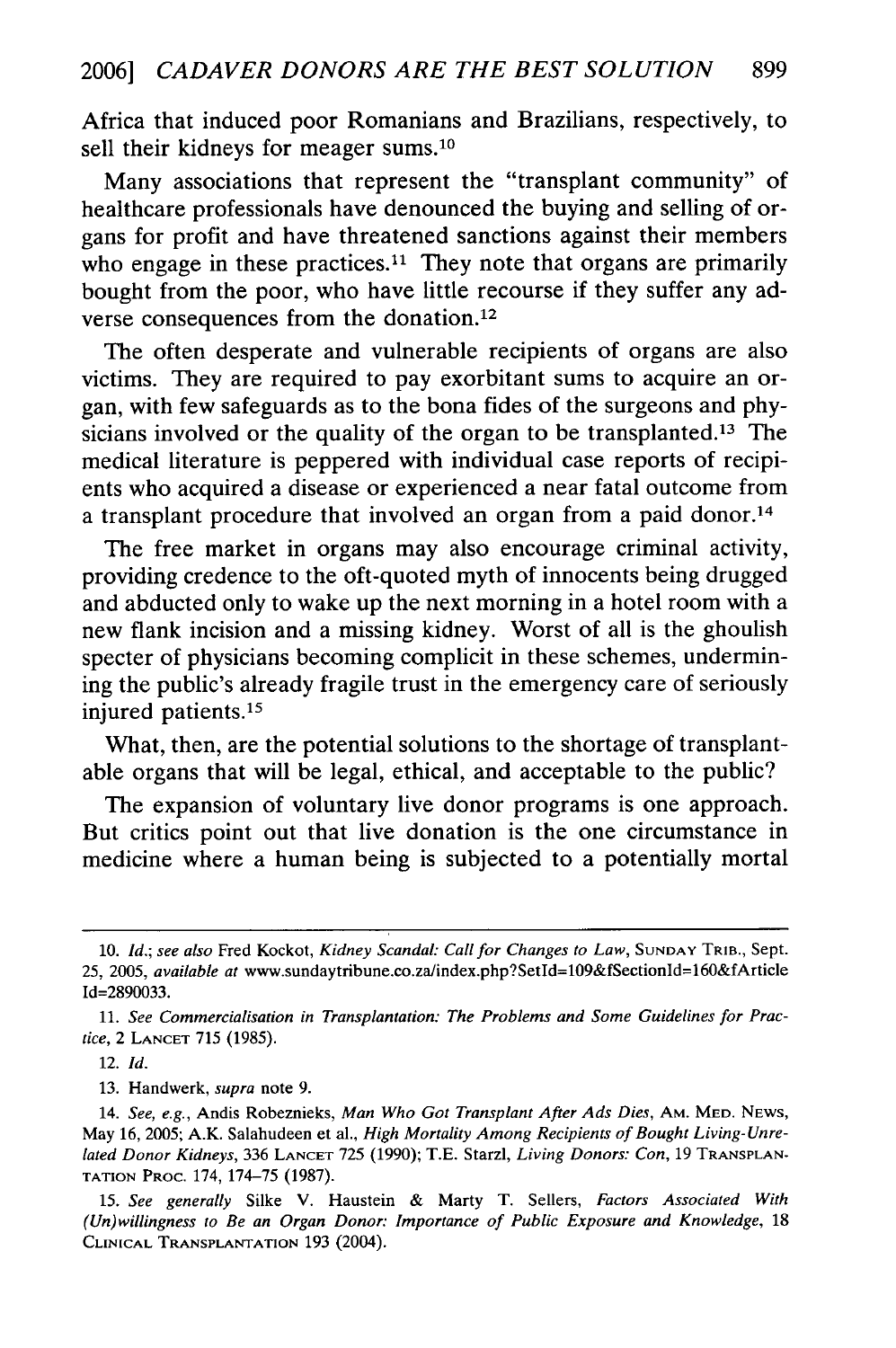surgical procedure for no personal medical benefit. That is a violation of the Hippocratic admonition to "first do no harm."<sup>16</sup>

The possibility of using xenografts—organs removed from genetically altered animals—remains in the realm of experimental transplantation and is mired in concerns that unknown, new diseases will emerge from these operations.<sup>17</sup> The use of cloning technologies to provide organs for transplantation is similarly handicapped by political considerations. <sup>18</sup>

The use of the internet and billboards on public highways to advertise the need of single individuals who plead for directed organ donations has also gained the attention of the public and policymakers. <sup>19</sup> The potential for chaos in the organ donor allocation system in the United States has been highlighted as a result of these well-publicized pleas for donated organs through the medium of advertising. 20 Once rare, these kinds of solicitations are becoming more common as increasing numbers of patients wait for longer periods of time for the gift of a life-saving organ.<sup>21</sup>

But curtailing the rights of patients to advertise and discuss their plight in the media raises important First Amendment issues. This conduct also begs the question as to whether other waiting, equally deserving patients should be given equal time, as it were, in order not to be disenfranchised and excluded from the donor pool.22

Then there is the issue of affordability—will those who can afford the costs of advertising and who are media savvy gain an unfair advantage? $2<sup>23</sup>$  This may well be the case and result in organs going preferentially to the wealthy-again a violation of the public mandate and trust implicit in altruistic organ donation. <sup>24</sup>

19. *See, e.g.,* Matching Donors, www.matchingdonors.com (last visited Mar. 9, 2006).

20. *See generally* Robert Steinbrook, *Public Solicitation of Organ Donors,* 353 NEW **ENG.** J. MED. 441 (2005).

21. *See id.* at 441.

23. *Id.* at 445.

24. *Id.*

<sup>16.</sup> See, *e.g.,* Thomas E. Starzl, *Will Live Organ Donations No Longer Be Justified?,* 15 **HAS-TINGS** CTR. REPS. 5 (1985).

<sup>17.</sup> Jay A. Fishman & Clive Patience, *Xenotransplantation: Infectious Risk Revisited,* 4 AM. J. **TRANSPLANTATION** 1383, 1383-88 (2004); *see also* L.E. Chapman, *Xenotransplantation: Public Health Risks-Patient vs. Society in an Emerging Field,* 278 CURRENT Topics IN MICROBIOLOGY & IMMUNOLOGY 23 (2003).

<sup>18.</sup> Stephen **S.** Hall, *The Recycled Generation,* N.Y. **TIMES,** Jan. 30, 2000, (Magazine), at 30; Andrew Pollack, *The Promise in Selling Stem Cells,* N.Y. TIMES, Aug. 26, 2001, at BUL.

<sup>22.</sup> *See generally* Robert D. Truog, *The Ethics of Organ Donation by Living Donors,* 353 **NEW ENG.** J. MED. 444 (2005).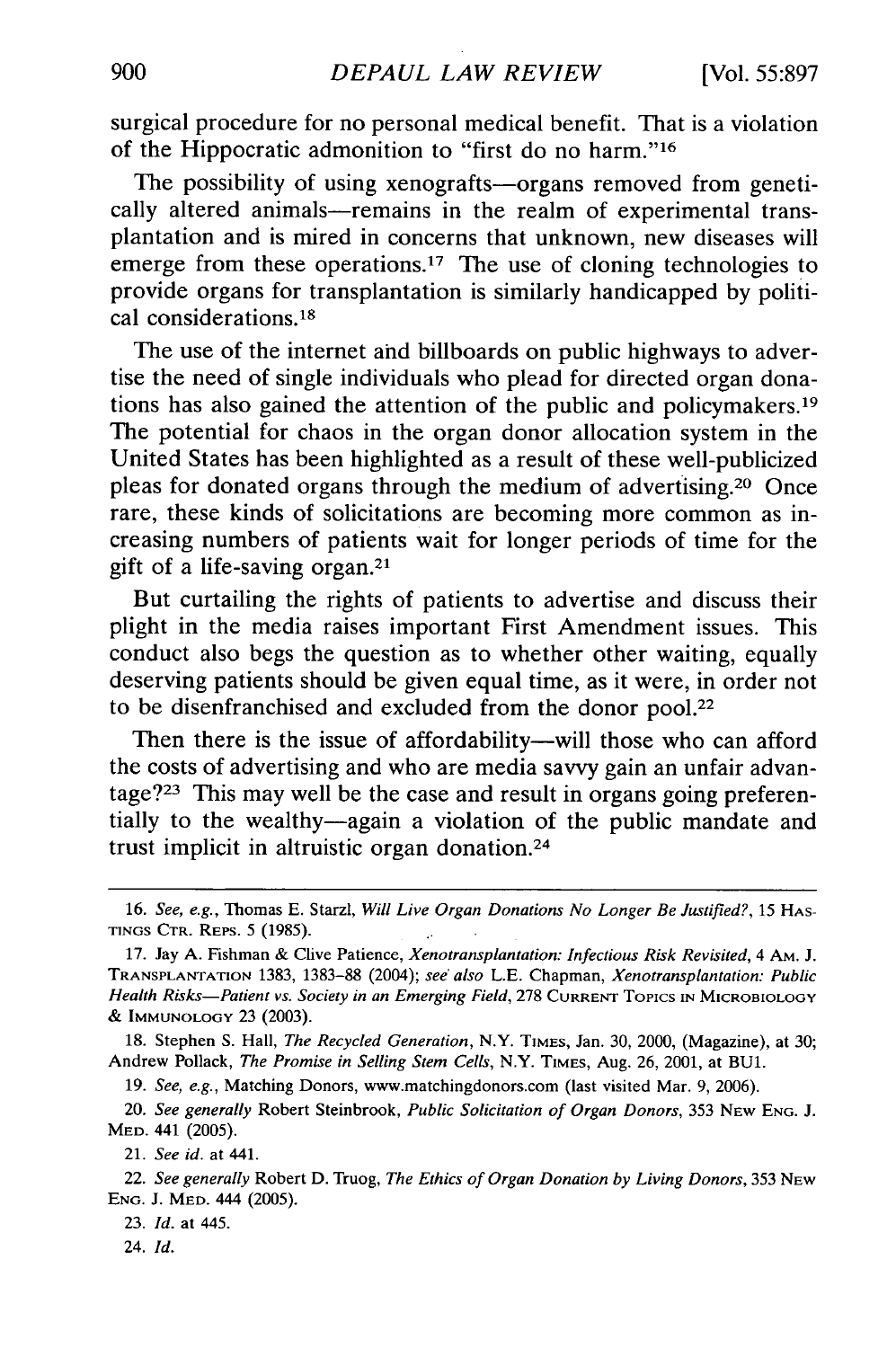The concept of "directed donation" also has the potential for illegal and unethical conduct by middlemen (brokers) and organ procurement personnel at the behest of competitive organ transplant centers. 25 These latter individuals, who interview and secure consent from vulnerable next of kin at the time of donation, are in a unique position to influence the decision to donate and potentially to direct the donation to a specific hospital, transplant program, or media-savvy patient.

This new reality and threat to the equitable distribution of organs from both living donors and brain dead cadavers has been addressed as a matter of urgency by the United Network for Organ Sharing (UNOS)—the private entity that, under a federal contract, administers organ procurement and transplantation in the United States.<sup>26</sup> In November 2004, UNOS issued a news release and a position statement with regard to the public solicitation for directed donation from deceased donors only.<sup>27</sup> In essence, the statement contains language that opposes the public solicitation for organs but leaves the onus on the UNOS "member institution" to discourage this kind of activityspecifically the transplant hospitals and organ procurement organizations in this country.28 The news release also announced the formation of a subcommittee to consider the matter further-particularly the solicitation of living organ donors.<sup>29</sup>

In these future deliberations, UNOS might consider that directed donations be allowed only for a number of unique circumstances. These include carefully monitored, paired organ exchanges already in place in some parts of the country, or situations where the potential recipient is a family member of the donor. Altruistic organ donations by strangers should be restricted solely to the pool of waiting patients so as not to disadvantage those who have priority on medical grounds. If directed donation is not restricted to these latter circumstances, further chaos could result if, for instance, donations are dictated by the religion or ethnicity of the potential recipient.

Finally, because Medicare and private health insurers foot the bill for the procurement and eventual transplantation of the donated or-

<sup>25.</sup> Steve P. Calandrillo, *Cash for Kidneys?: Utilizing Incentives to End America's Organ Shortage,* 13 **GEO. MASON** L. REV. 69, 89 (2004).

<sup>26.</sup> United Network for Organ Sharing, http://www.unos.org (last visited Mar. 8, 2006).

<sup>27.</sup> Press Release, United Network for Organ Sharing, OPTNIUNOS Board Opposes Solicitation for Deceased Organ Donation (Nov. 19, 2004), *available at* http://www.unos.org/news/newsDetail.asp?id=374. The Organ Procurement and Transplantation Network agrees with this position.

<sup>28.</sup> *Id.*

<sup>29.</sup> *Id.*